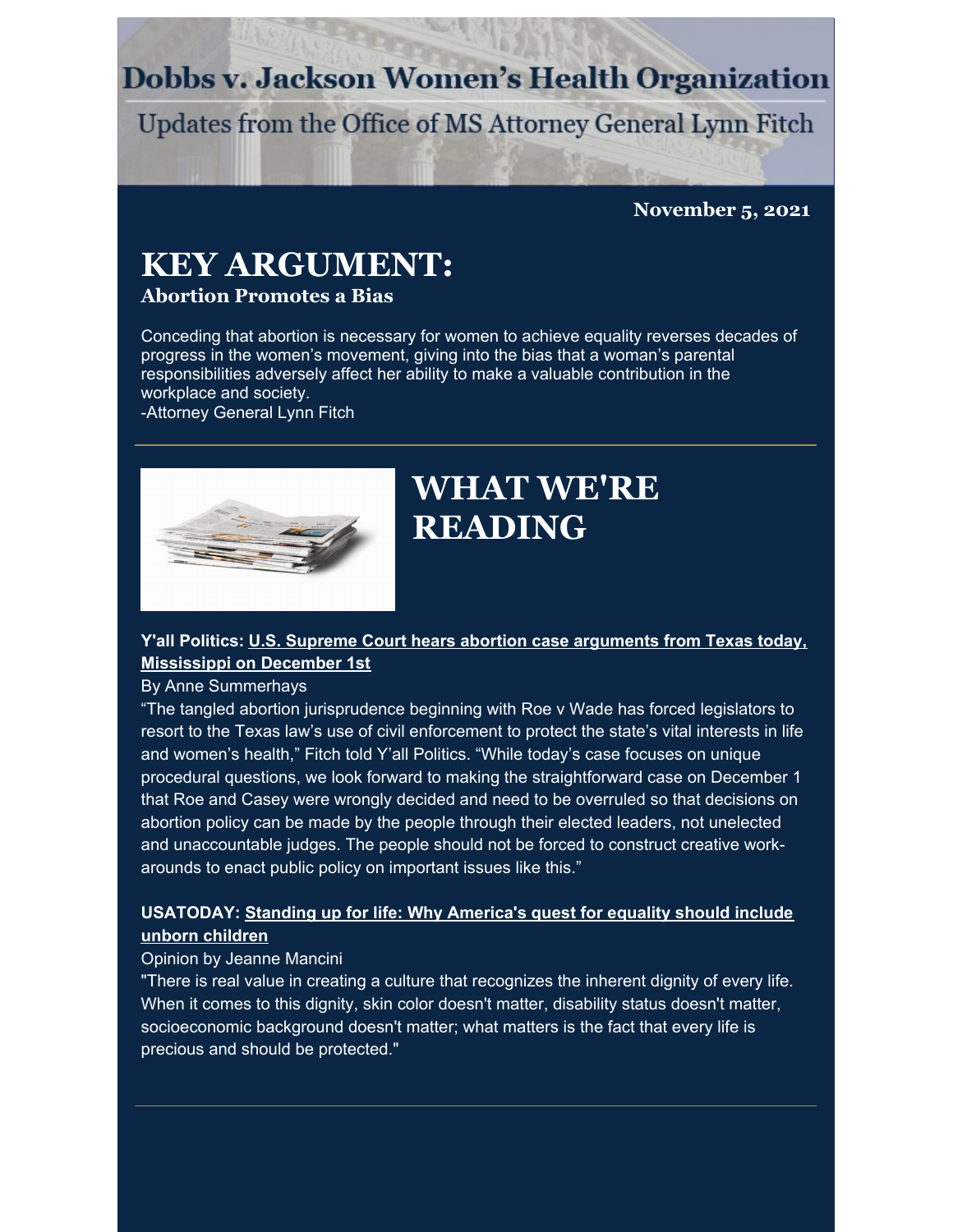

*Use this graphic on your social channels. Read the amicus brief by 240 women scholars and professionals, and pro-life feminist organizations [here](https://www.supremecourt.gov/DocketPDF/19/19-1392/185366/20210804180314919_19-1392 Brief of 240 Women Scholars et al In Support of Petitioners.pdf).*

*#EmpowerWomenPromoteLife*



# **ATTORNEY GENERAL LYNN FITCH IN THE NEWS**

**Y'all Politics: AG Lynn Fitch Reports on [Successful](https://yallpolitics.com/2021/11/03/ag-lynn-fitch-reports-on-successful-human-trafficking-operations/) Human Trafficking Operations**

"Trafficking is a multi-billion-dollar international criminal enterprise, and it can regrettably be found in communities all across our great State," said **Attorney General Lynn Fitch**. "We are committed to shutting traffickers down in Mississippi and helping their victims recover without shame or blame, but this is going to take a statewide network of law enforcement officers who are trained in carrying out trafficking operations and providing support for those recovered. And our investigators are pleased to offer that training."

### **WDAM: Miss. AG reports [successful](https://www.wdam.com/2021/11/01/attorney-general-fitch-reports-successful-operation-protect-children-online-predators/) operation to protect children from online predators**

"My Office is committed to keeping Mississippi's children safe from those who would harm them physically, mentally and emotionally, and rob them of their innocence," said **Fitch**. "I am grateful to the dedicated prosecutors and investigators of this Office and to our partners in local, state and federal law enforcement for their work on this operation and every day to clear the Internet of child predators."

# **Take Part in December 1**

#### JOIN US AS WE RALLY TO-

### EMPOWERWOMEN PROMOTELIFE When: December 1, 8 a.m.

Where: U.S. Supreme Court. Washington D.C. What: Oral Argument Day for Dobbs v. JWHO #EMPOWERWOMENPROMOTELIFE

#### **LIVE WATCH PARTY**

Dobbs v. Jackson Women's **Health Organization** Oral Argument December 1, 2021 | Livestream begins at 8:45 a.m. Eastern #EMPOWERWOMENPROMOTELIFE